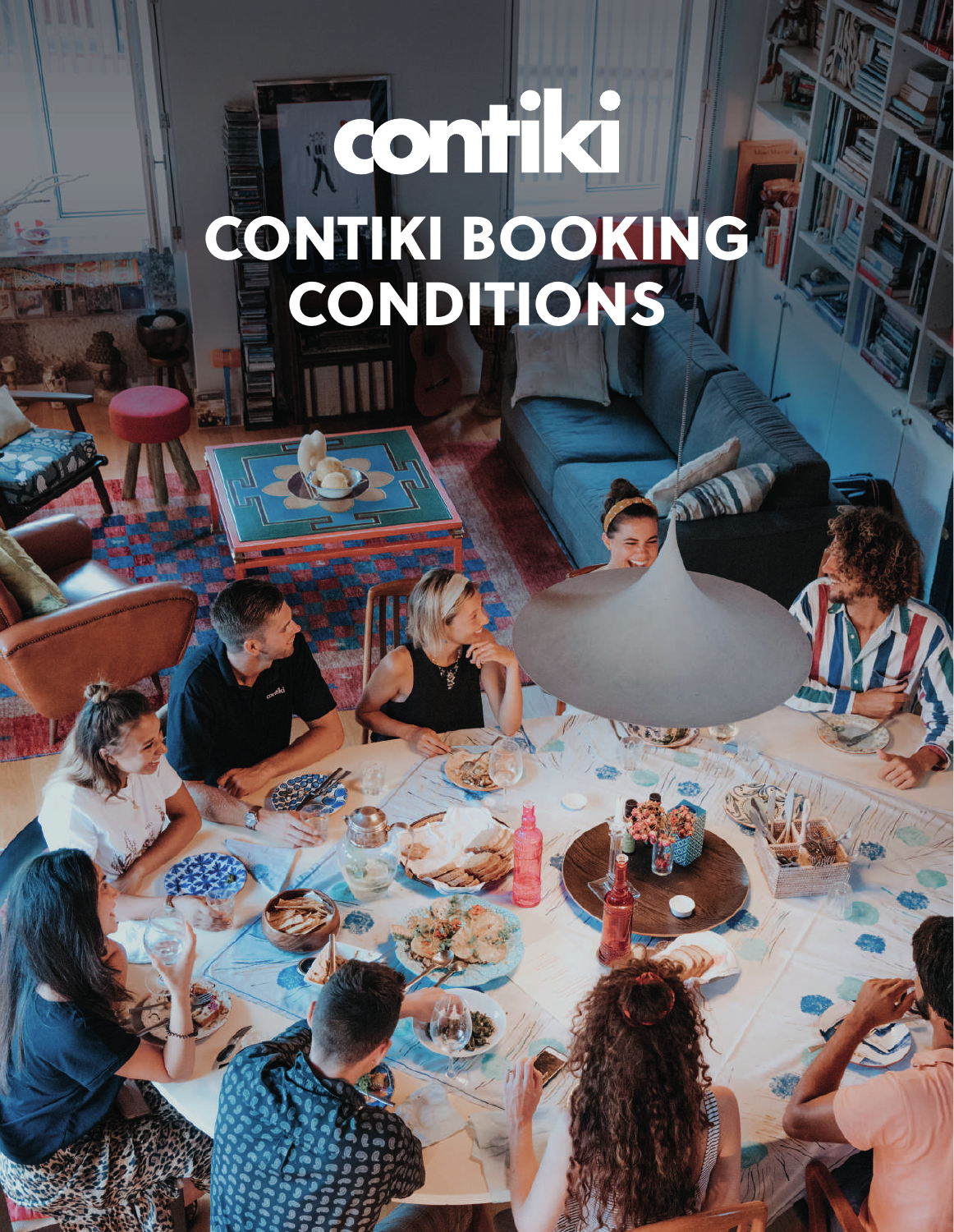# BOOKING CONDITIONS

# **SUMMARY BOOKING AND CANCELLATION TERMS**

|                                                                 | <b>ALL DESTINATIONS</b><br><b>EXCLUDING AFRICA</b><br><b>AND SPECIAL TRIPS</b>   | <b>AFRICA &amp; SPECIAL</b><br>TRIPS*                                                | <b>DETOUR</b>                                                                 | <b>AIR TICKETS</b><br>(either before/after trip or<br>included within trip)                                   | <b>EXTRA HOTEL</b><br><b>ACCOMMODATION</b> | <b>TRANSFERS</b>                  |
|-----------------------------------------------------------------|----------------------------------------------------------------------------------|--------------------------------------------------------------------------------------|-------------------------------------------------------------------------------|---------------------------------------------------------------------------------------------------------------|--------------------------------------------|-----------------------------------|
| <b>Trip Deposit</b><br>due per person                           | £60                                                                              | £60                                                                                  | £60                                                                           | As per airline policy. Full payment<br>may be required at time of<br>booking which may be non-<br>refundable. | No additional<br>deposit required          | No additional<br>deposit required |
| <b>Special Deposit</b>                                          |                                                                                  | Special events and<br>activities may incur<br>additional non-<br>refundable deposits |                                                                               |                                                                                                               |                                            |                                   |
| <b>Final Payment Due</b><br>(before trip starts)                | 45 days                                                                          | 45 days                                                                              | 30 days                                                                       | As per airline policy. Full payment<br>may be required at time of<br>booking which may be non-<br>refundable. | In accordance<br>with main trip            | In accordance<br>with main trip   |
| 45 days and over                                                | Transfer your deposit<br>to another trip for free<br>with FlexDeposit            | Transfer your deposit<br>to another trip for free<br>with FlexDeposit                | Transfer your deposit<br>to another trip for free<br>with FlexDeposit         | £15 plus airline charges                                                                                      |                                            |                                   |
| $44 - 31$ days<br>30 - 22 days<br>$21 - 16$ days<br>15 - 8 days | 25% of trip price<br>25% of trip price<br>50% of trip price<br>50% of trip price | 50% of trip price<br>75% of trip price<br>75% of trip price<br>100% of trip price    | FlexDeposit<br>100% of trip price<br>100% of trip price<br>100% of trip price | £15 plus airline charges<br>£15 plus airline charges<br>£15 plus airline charges<br>£15 plus airline charges  | 100%                                       | 100%                              |
| $7 - 1$ days                                                    | 75% of trip price                                                                | 100% of trip price                                                                   | 100% of trip price                                                            | £15 plus airline charges                                                                                      | 100%                                       | 100%                              |
| Departure Day/<br>No show                                       | 100% of trip price                                                               | 100% of trip price                                                                   | 100% of trip price                                                            | £15 plus airline charges                                                                                      | 100%                                       | 100%                              |
| During trip                                                     | 100% of trip price                                                               | 100% of trip price                                                                   | 100% of trip price                                                            | £15 plus airline charges                                                                                      | 100%                                       | 100%                              |

# **\* Special Trips include (but not limited to): Gorilla Trek, Inca Trail Trek, Okovango Delta Music Festival, Rio Carnival**

**NOTE:** Included flights are outlined in each trip itinerary in our brochure or online. Guests traveling on any flight must provide their full name (as appears on their passport), date of birth and gender. Incomplete or inaccurate information may result in additional charges payable directly to the airline or in a worst-case scenario, be denied boarding.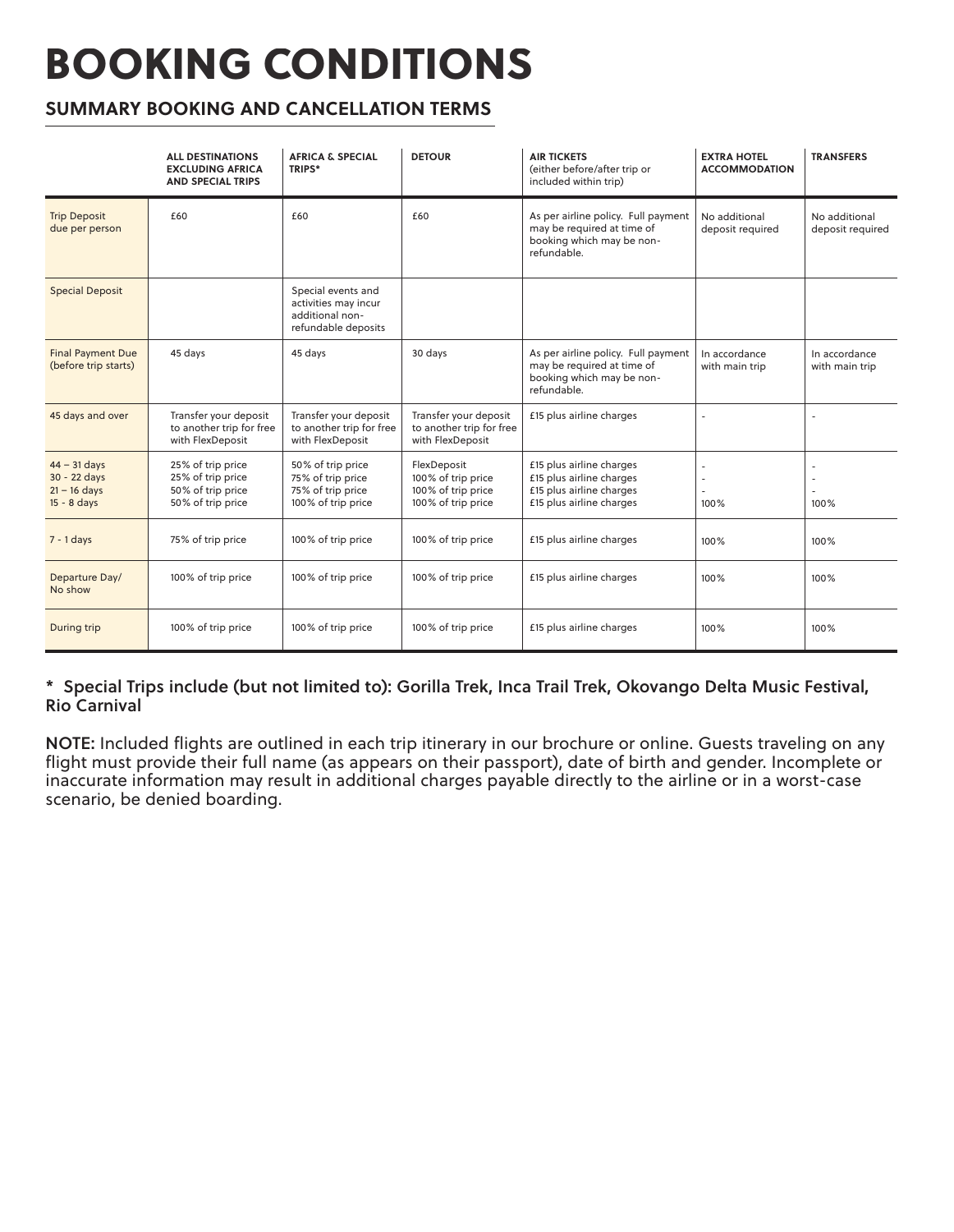# YOUR HOLIDAY/VACATION BOOKING

For the purposes of this document reference to "you" or "your" includes all guests in the party.

Your agreement is with Contiki Holidays Limited ("Contiki"), Company Number 50681, a company registered in Guernsey whose registered office address is Travel House, Rue du Manoir, St Peter Port, Guernsey, Channel Islands, GY1 2JH. A contract will come into existence between us when you make a reservation with us. Enrolment in and payment for a trip shall constitute acceptance by the guest of the terms and conditions in this brochure. These cannot be varied except in writing by an officer of the Company.

All contracts with Contiki are made subject to the terms of these booking conditions and are governed by English law and the jurisdiction of the English Courts, you may however, choose the jurisdiction of Scotland or Northern Ireland if you wish to do so.

We reserve the right to change these booking conditions at any time prior to you making a booking.

The invalidity of any provisions herein shall not affect the validity of any other provisions. The agreement shall be construed as though the invalid provision was not contained herein and was replaced with an enforceable provision as similar as possible to the original provision.

#### Departure Date Security

The departure date is the date indicated on the booking confirmation. Security is a major concern to all of us and the situation globally is constantly changing. Events around the world, coupled with the "Travel Advisories" put out by various governments, may at times necessitate changes to the accommodations and itinerary or even trip cancellation. You must accept these risks involved in travel to any country that may experience security difficulties and accept responsibility for your own travel decisions.

#### Travel Insurance

The availability of travel insurance and extent of cover is Travel insurance is required for all guests covering all applicable dates of travel with Contiki. This insurance must cover; trip interruption, personal injury, medical expenses, evacuation and repatriation cover including during pandemic events. The choice of insurer is yours. constantly changing, please refer to our website Contiki. com for most up to date information or talk to your reservation agent. Contiki may receive a commission for introducing you to a travel insurance provider.

Contiki cannot be held responsible for your failure to obtain insurance which is appropriate and we recommend you purchase your insurance at or soon after booking your trip. Contiki will not be held liable for any costs incurred by the guest resulting from their failure to obtain adequate travel insurance.

#### COVID-19

An inherent risk of exposure to COVID-19 exists in any public place where people are present. COVID-19 is an extremely contagious disease that can lead to severe illness and death. According to the WHO senior citizens and guests with underlying medical conditions are especially vulnerable. We ask that you please take personal responsibility for your wellbeing. This begins with packing any personal protective equipment and sanitisers you require. Please adopt physical distancing and hygiene practices throughout your pre-trip travel arrangements and follow all health instructions whether physical signage, or requests from our professional staff, once you are holidaying with us. To travel with Contiki, you voluntarily assume all risks related to exposure to COVID-19. Full details of hygiene protocols can be found on our website.

# Force Majeure

Force Majeure Event means any event or circumstance beyond the control of Contiki, including but not limited to: (a) an act of god (such as earthquake, flood, fire, explosion, landslide, lightning, action of the elements, force of nature, washout, typhoon, hurricane, cyclone, tsunami, storm or storm warning or natural disaster); (b) industrial disputes, work ban or other labour dispute or difficulty; (c) acts of terrorism, political unrest, war or threat of war, riots or civil strife; (d) failure or delays to scheduled transportation and the closure of airports or ports; (e) pandemic, epidemic or health risk; (f) governmental and administrative actions (including closure of borders and travel warnings and restrictions).

# RESERVATIONS AND PAYMENTS

1. Your trip will be confirmed after receipt of a nonrefundable deposit as detailed in the Summary Booking and Cancellation Terms table. We reserve the right to refuse a booking without giving any reason and shall in that event return any deposit received. If not received within 5 days of booking, the reservation will automatically be cancelled. On certain departures, deposits may be required at time of booking to hold seats.

2. Air-inclusive bookings may require an additional nonrefundable deposit or payment in full at the time of booking, see Air Arrangements section below.

3. We may from time to time offer deposits at a reduced amount (Promotional Deposits) and these may be subject to different terms and conditions as specified by us. Such terms and conditions prevail to the extent of any inconsistency with these Booking Conditions.

4. Final payment for your trip reservation will be due prior to departure no later than as detailed in the Summary Booking and Cancellation Terms table. When making multiple trip bookings, full payment is for all trips according to the scheduled departure date of the first departing trip. Payment in full will be required at time of booking for reservations made later than the final payment due date (see Summary Booking and Cancellation table) prior to the trip departure date. Some special promotions may have different payment deadlines and cancellation terms.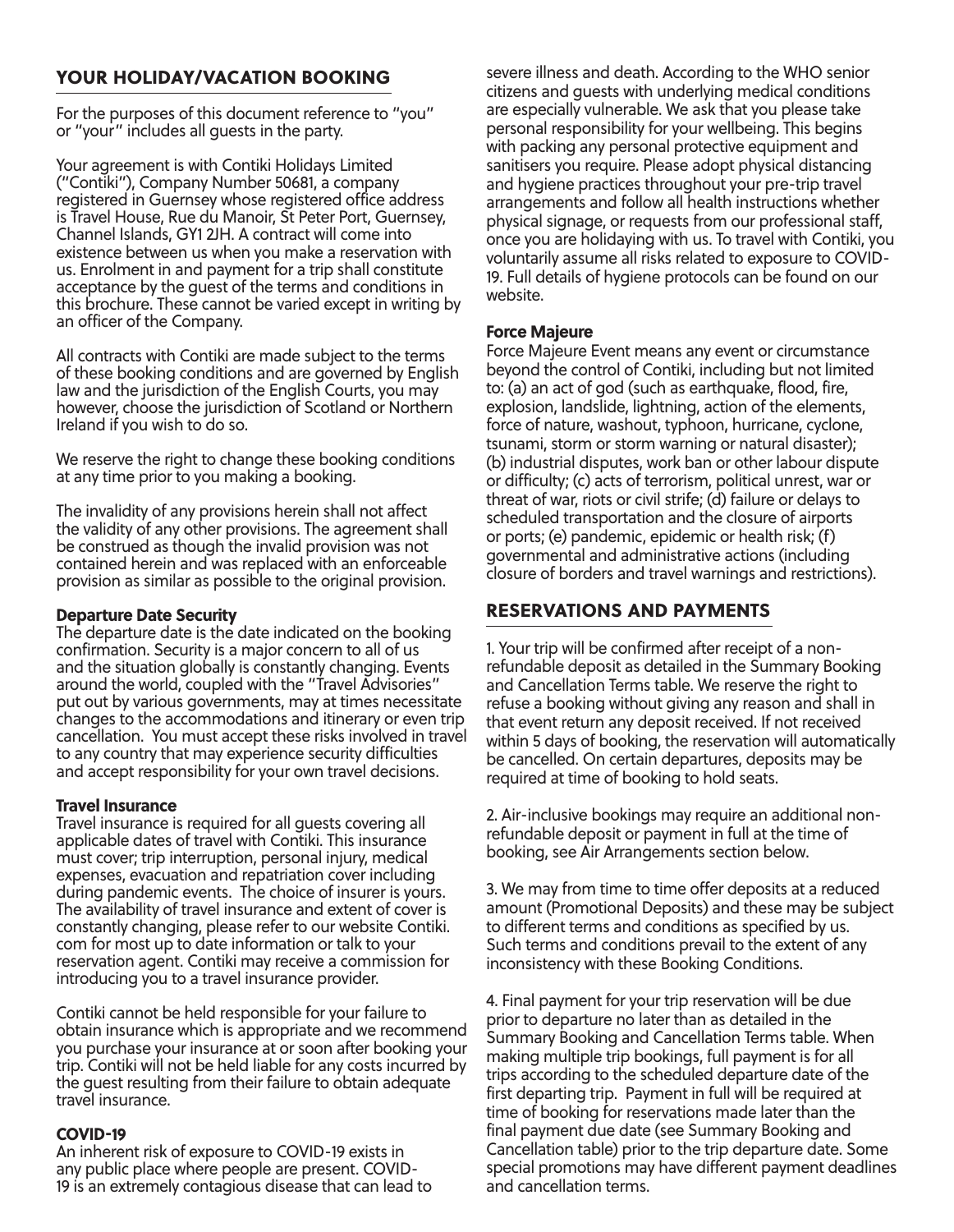5. Contiki reserves the right to cancel the reservation and impose cancellation charges if any payment is not received as detailed within the Summary Booking and Cancellation table. Contiki will not be responsible for lost land and/or air reservations.

6. Credit Card Bookings: Contiki should be advised of your credit card number when making your reservation directly with us. For security purposes, we are required to collect the guest's credit card billing address, card expiration date and the customer verification code every time a payment is applied. We do not charge credit card fees.

7. Your Travel Agent shall hold all monies for each and every person named in the booking until the booking is confirmed at which time your Travel Agent shall provide those monies promptly to us. You consent to us depositing monies received by us as required by law. We will be entitled to keep interest earned on monies.

# BOOKING CHANGES

# Name Change

Contiki does not charge for name changes or name corrections, however where third party costs are incurred these will be passed on to the guest. Not all airlines allow name changes or name corrections and a new airfare may need to be purchased which will be passed onto the guest.

# Other Booking Changes

Contiki does not charge for minor booking changes however where third party costs are incurred these will be passed on to the guest. Costs and charges may increase the closer to the departure date that changes are made. We will try to make your requested change but it may on occasion not be possible. A change of trip date or itinerary after final payment is due (see Summary Booking and Cancellation table) of departure date will be treated as a cancellation. Cancellation fees will apply except when the change is to an alternative departure and the trip price is equivalent or greater, in which case any amendment costs incurred including airline charges and fees will be charged.

# CANCELLATIONS AND REFUNDS

# Cancellation by Traveller

cancelled at any time by written notice by the person who Travel arrangements for any member of the party may be made the booking. If notice of cancellation is received by Contiki before final payment is due (see Summary Booking and Cancellation table), the deposit will be retained. If cancellation is made after final payment is due cancellation fees will apply (see Summary Booking and Cancellation table). Please also refer to Air Cancellation Section where applicable. Notice of cancellation must be made in writing directly to Contiki or through your Travel Agent. Please also refer to Contiki's Gold Seal Additional Protection. If a person in a party cancels and there is a room change caused by this cancellation (such as a Twin/ Double to Single, or Triple to Twin/Double), charges for the new room type will be the responsibility of the remaining party. The charges detailed in the Summary Booking and Cancellation table (which includes GST), representing costs incurred by Contiki in cancelling your

travel arrangements, will apply when notice of cancellation for your trip is given after the booking is confirmed. Please also refer to Contiki's Gold Seal Additional Protection. If a guest fails to join the trip on the day of departure, cancellation fees will be 100% (unless the guest notifies us of the delay and joins the trip later at their own expense). Cancellation fees as per the Summary Booking and Cancellation table apply to additional accommodation and/or chargeable transfers prior to and after the trip, itinerary extensions or cruise reserved through Contiki. Cancellation fees and charges will include any amounts that we have paid or have contractually committed to pay to third parties to deliver your travel arrangements which we cannot reasonably recover (for example payments made or due to airlines and hotels). Any payments we have made to third parties will only be refunded to you once we have deducted the above cancellation fees and charges and once we have actually recovered the amounts from the third parties. All cancellations fees as per the Summary Booking and Cancellation table are additional to any cancellation fees or other charges that may be levied by your Travel Agent. Gold Seal Protection premiums are non-refundable. If the reason for your cancellation is covered under your insurance, you may be able to reclaim these charges from your insurer. You are responsible to make the claim to your insurer.

# Cancellation by Contiki

Travel Contiki reserves the right, to modify or cancel any trip (definite or not), accommodation, in-destination activity or arrangement at any time.

# **Cancellation due to Failure to Pay**

If full payment is not received by the due date (see Summary Booking and Cancellation table), Contiki has the right to cancel your reservation and no refund will be made . Contiki will not be responsible for lost reservations.

# **Cancellation due to Force Majeure Events**

If Contiki cancels a trip as a result of a Force Majeure Event, Contiki will provide an alternative comparable trip (if available). If an alternative is not available you will be offered a future travel credit or a refund. No compensation is payable in these circumstances. Where a trip is terminated mid-trip due to a Force Majeure event, if we provide you with any alternative services or assistance (such as hotels or travel) then you agree to pay for these costs.

#### **Cancellation due to Events other than Force Majeure Events**

If the cancellation by Contiki is not as a result of a Force Majeure Event, Contiki will provide an alternative comparable trip (if available) if an alternative is not available then a refund will be made. Contiki is not liable for any cancellation or change cost or penalties incurred on other travel arrangements, including air travel, that may be affected thereby.

Compensation may also be paid as follows:

| No. of days prior to departure date | <b>Compensation payable (per person)</b> |
|-------------------------------------|------------------------------------------|
| 46 days and over                    | £0                                       |
| $45 - 22$ days                      | £10                                      |
| $21 - 8$ days                       | £20                                      |
| $7 - 1$ days                        | £30                                      |
| Day of departure                    | £40                                      |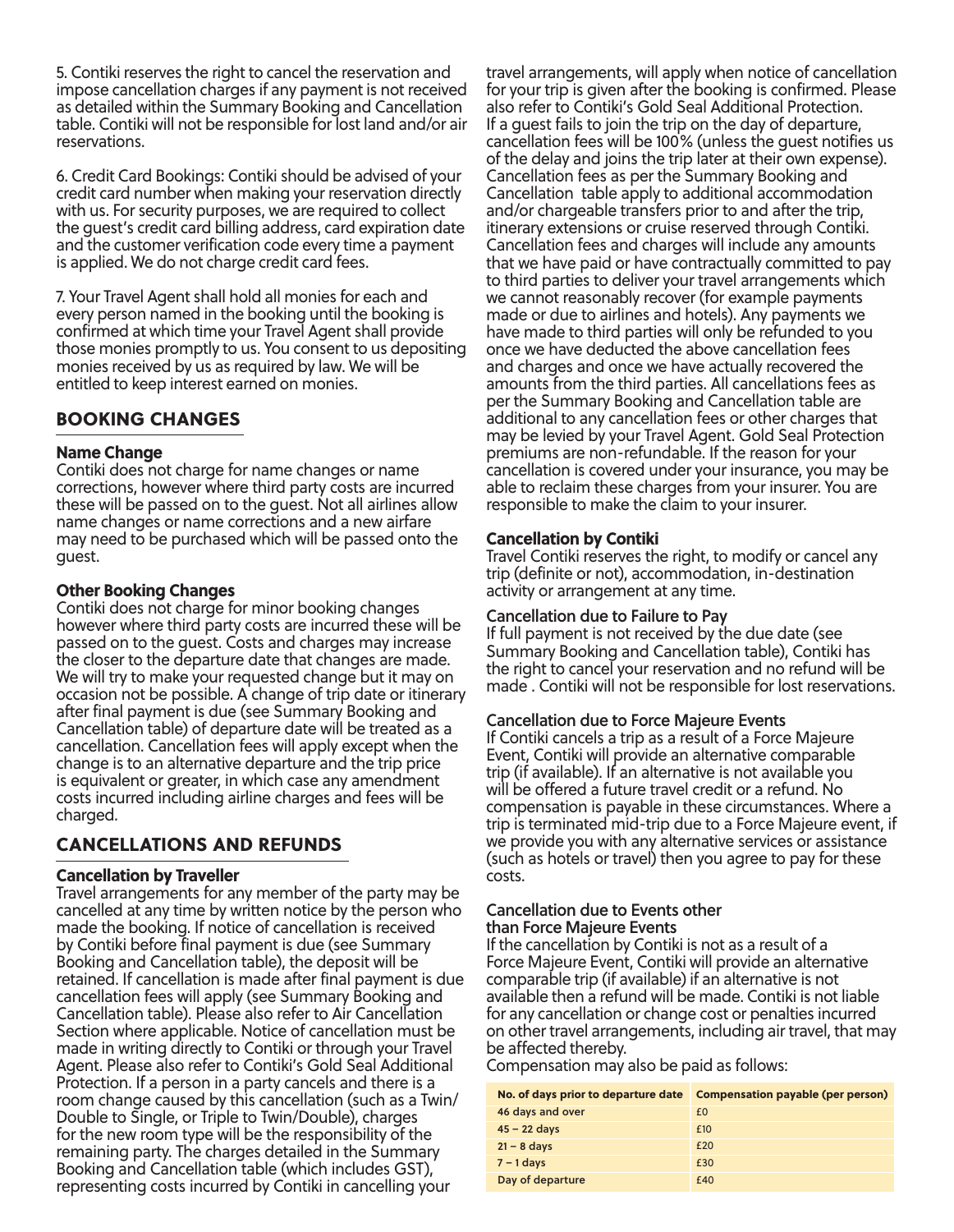Contiki is not responsible for other travel arrangements that you or your party have made outside Contiki and which are affected by our cancellations.

# Early Return, Illness or Absence

Early return expenses are the guest's responsibility. There is no refund for absence or early departure from a trip, including but not limited to missed hotels, transfers, meals or sightseeing cruises or optional extensions. Contiki urges you to purchase travel insurance which covers such circumstances. Contiki makes no representation or guarantees concerning reimbursement, scope of coverage, or other aspects of any travel insurance policy or claim.

# FLIGHT RESERVATIONS, DEPOSITS AND CANCELLATIONS

# Reservations/ Ticketing

Air-inclusive bookings and some intra-trip flights require an additional non-refundable deposit at time of booking which may be up to 100%. If an air reservation is made by Contiki, full payment may be required for your airfare at the time of booking. On receipt of full air payment your airfare, taxes and fuel surcharges are final. This will be regardless of future price fluctuations up or down. When booking a trip including flights, you will be required, at the time of booking, to provide us the full name as detailed on the passport, passport number, nationality, date and place of issue for each guest. For published airfare bookings, a \$75 per person processing fee will be charged. Contiki does not hold an allocation of air seats and all flight reservations are made on request and are subject to the terms and conditions of the airline. Changes to flight itineraries and name changes and/or corrections may either not be allowed or may result in penalties charged by the airline. These are the guest's responsibility along with the fees charged as described above. Airlines (and other travel providers including Contiki) change prices and routes from time to time. All air routings are in the sole control of the airline and are subject to change at any time.

# Air Changes or Cancellation

100% of the air ticket price. Published Fares, Priced Match After deposit has been received changes or cancellations incur a service fee of \$75 per person, reduced to \$35 if air ticket has not been issued prior to cancellation, plus any airline penalties. Airline imposed penalties may be up to Fares, Promo Fares and some other airfares booked are non-refundable. Not showing up for your outbound flight as booked and ticketed will be considered a no-show, and all the connecting flights associated with this one, even a return flight will be cancelled and no refund will apply.

# FINANCIAL PROTECTION

# We provide full financial protection for our package holidays.

When you buy an ATOL protected air holiday package, flight and/or "flight plus" holiday from Contiki you will receive an ATOL certificate from us (or via our authorised agent through which you booked), confirming your protection under our Air Travel Organiser's License number 10144. This lists what is financially protected,

where you can get information on what this means for you and who to contact if things go wrong.

We, or the suppliers identified on your ATOL Certificate, will provide you with the services listed on the ATOL Certificate (or a suitable alternative). In some cases, where neither we nor the supplier are able to do so for reasons of insolvency, an alternative ATOL holder may provide you with the services you have bought or a suitable alternative (at no extra cost to you). You agree to accept that in those circumstances the alternative ATOL holder will perform those obligations and you agree to pay any money outstanding to be paid by you under your contract to that alternative ATOL holder. However, you also agree that in some cases it will not be possible to appoint an alternative ATOL holder, in which case you will be entitled to make a claim under the ATOL scheme (or your credit card issuer where applicable).

If we, or the suppliers identified on your ATOL certificate, are unable to provide the services listed (or a suitable alternative, through an alternative ATOL holder or otherwise) for reasons of insolvency, the Trustees of the Air Travel Trust may make a payment to (or confer a benefit on) you under the ATOL scheme. You agree that in return for such a payment or benefit you assign absolutely to those Trustees any claims which you have or may have arising out of or relating to the non-provision of the services, including any claim against us, the Travel Agent (or your credit card issuer where applicable). You also agree that any such claims may be re-assigned to another body, if that other body has paid sums you have claimed under the ATOL scheme.

When you buy a package holiday that does not include a flight, protection is provided by way of a bond held by ABTA.

# ABTA STATEMENT

We are a Member of ABTA, membership number Y1792. We are obliged to maintain a high standard of service to you by ABTA's Code of Conduct. We can also offer you ABTA's scheme for the resolution of disputes which is approved by the Chartered Trading Standards Institute. If we can't resolve your complaint, go to www.abta.com to use ABTA's simple procedure. Further information on the Code and ABTA's assistance in resolving disputes can be found on **www.abta.com**.

For the latest travel advice from the Foreign & Commonwealth Office including security, local laws, passport and visa information, visit **www.gov.uk/foreigntravel-advice** or call 0203 117 0500 (calls are charged at local rate).

# **Operators:**

Contiki Holidays Limited, Travel House, Rue du Manoir, St Peter Port, Guernsey, GY1 2JH

CONTIKI (US) HOLDINGS INC, 5551 Katella Avenue, Cypress, California 90630, USA

CONTIKI HOLIDAYS (AUST) PTY LTD, 82 – 86 Bourke Road, Alexandria NSW 2015, Australia

Travel Corporation NZ Limited, 131 New North Road, Eden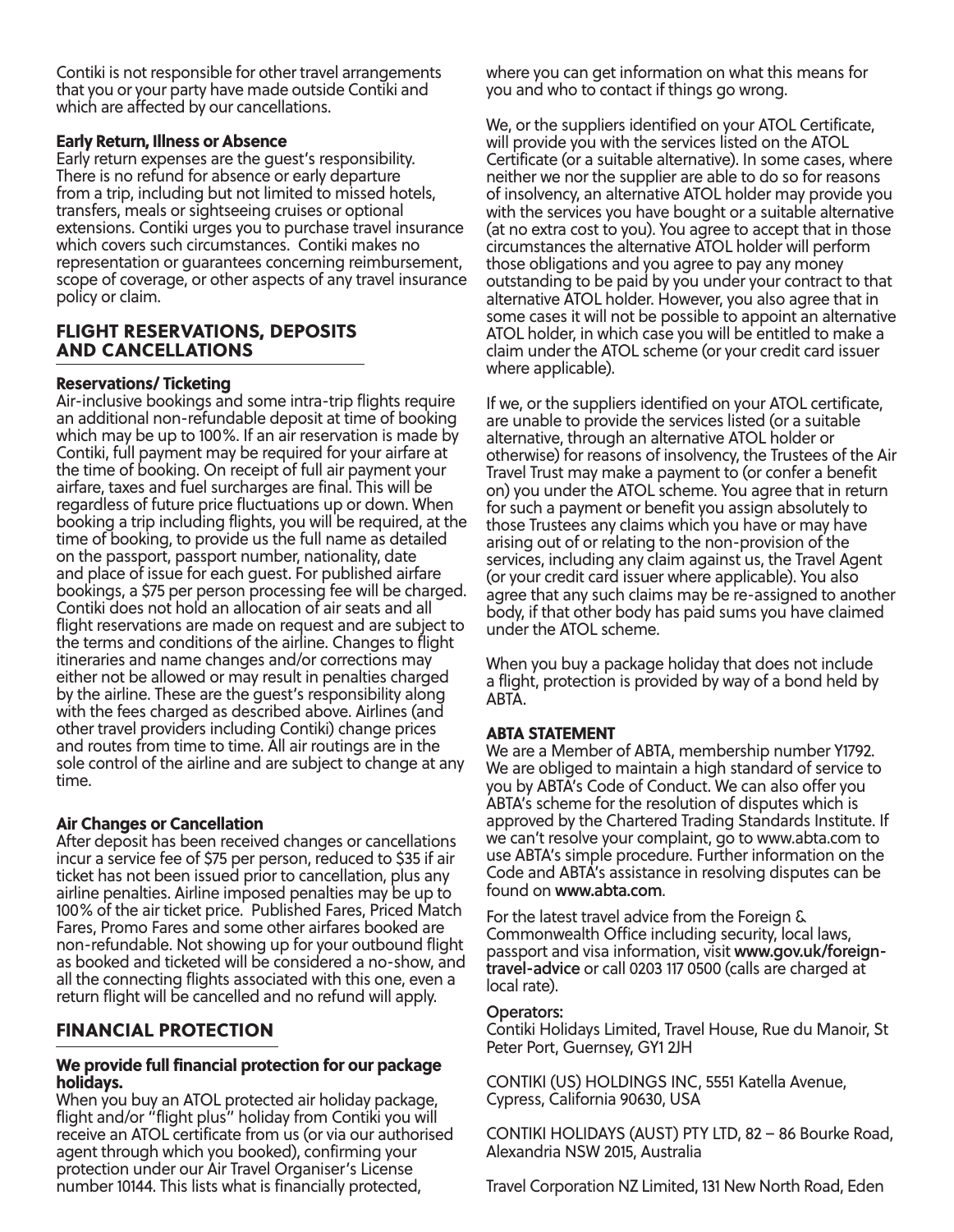# Terrace, Auckland, New Zealand

**The Contiki group of companies** has Marketing/Sales/ Administrative offices/agents in:

Australia, Brazil, Brunei, Canada, China, Guernsey, Hong Kong, India, Indonesia, Ireland, Israel, Japan, Malaysia, Myanmar, New Zealand, Philippines, Singapore, South Africa, South Korea, Sri Lanka, Switzerland, Taiwan, Thailand, United Kingdom and the USA.





# IMPORTANT INFORMATION

# DISCLAIMER

Travel is personal and each individual's goals and experiences may differ. Contiki will not be bound by, or liable for, any description, photograph, representation or warranty made by or provided by any independent third party sales representative, Travel Agent, or other person or entity relating to any holiday offered by Contiki.

# WHAT'S INCLUDED IN THE TRIP PRICE

# Guided Holiday

By air-conditioned motorcoaches, minibus or 4x4 vehicles, trains, cruises, ferries and intra-trip flights (including light aircraft) as described in the respective trip itinerary. Please note on some regional vacations, Detour Trips, transfers and sightseeing trips in smaller motorcoaches without toilet facilities may be used. Toilets may be affected by higher altitude or extreme weather conditions such as freezing temperatures and for the comfort of those on board the motorcoach the toilets may have to be closed. In these circumstances, additional rest breaks will be incorporated into the itinerary.

# Accommodation

room or area will result in a fine. Hotel Frequent Traveller Special room requests (adjacent, connecting or lowerfloor rooms, as examples) must be made at time of booking. Special room requests are not guaranteed and are based on availability at time of check-in. Many hotels, lodges and luxury tented camps are 100% smoke-free, including all guest rooms, restaurants, lounges, meeting rooms and public spaces. Smoking in a non-smoking program points are not earned with hotels on Contiki trips. Substitute accommodation may be used sometimes. We try to use those of similar standard. Please note that hotel room sizes, standards, facilities and services provided may vary from country to country and region to region and are often local in style and may not have air conditioning. Contiki shall not be responsible or liable for any claims or issues arising out of the shared rooming.

#### Hotels

Our hotel accommodation is generally twin share, staying in 2\* to 4\* hotels, many of which are conveniently located, with great facilities. Twin-share is 2 people sharing, either travelling together or as a same-sex room match. We also offer upgrades to single rooms for a supplement, but please note that availability of single rooms at some

hotels can be limited. In some regions we also offer a reduced price triple-share option in some hotels – either three people travelling together, or as a triple-share same-sex room match.

# **Hostels**

On some trips advertised with hostel style accommodation, you are accommodated in same sex multi-share accommodation. Our multi-share rooms can accommodate a maximum of 8 people sharing, often less, mostly with private facilities. We do not warrant the suitability or characteristics of any persons we match. Please note on these trips you will need to bring a towel. Please note that on certain occasions (for example in high-demand hostels, during peak season or at festivals) travellers may be required to stay in mixed dorms or in 8-bedded dorms. Our hostels also offer great extras as part of the experience, like bars, entertainment/ communal areas & washing facilities, with convenient locations in the cities we stay.

# Special Stays

Our Special Stays and Detour Accommodation are a carefully curated selection of unique or regional accommodation that have been found by us to give our travellers a chance to experience local culture. Given their uniqueness, we ask our travellers to be more flexible in their rooming requirements on these nights, as you might be asked to share with up to 8 people and on rare occasion this could be in mixed dorms. Bathroom facilities may also be shared. We ask this because we truly believe that the experience these stays offer is worth the departure from our usual accommodation rooming arrangements. Special Stays are a mixture of Contiki's own properties such as a French Chateâu or an Austrian Chalet and unique partner properties such as a surf lodge in Portugal, Riad in Marrakech, Luxury Glamping in the USA, or Amazon Jungle eco-lodges. They are not traditional hotels & our travellers should not expect traditional service, it's all about sharing the adventure and sharing the experience.

#### Africa Accommodation

Our African trips stay in a variety of accommodation styles including Hotels, Safari Lodges and Luxury Safari Tents. All of which are of a very high standard within the countries you are travelling. The Kili Climb trips and our one night in Chobe on the African safari trips will be very basic camping fitting to the location, however, these locations will be some of the most spectacular of the trip.

# Sailing, Cruising and Ferries

We offer a variety of sailing options from cruise ships and traditional sailing cruise boats to small sailing yachts. On our cruising trips in Greece, we offer single or twin-share options all with private facilities. These cruise ships offer restaurants, pools, bars & nightly entertainment on board. On our traditional sailing cruise boats in Croatia travellers will be in twin-share cabins with private facilities. These boats feature a dining room, bar & sundecks. On our traditional gulet in Turkey, travellers will be in twin-share cabins with private facilities or on occasion communal facilities. On overnight ferries, trips are provided with allocated airline style seating on deck.

#### **Trains**

On some trips, we use trains. Check the specific details on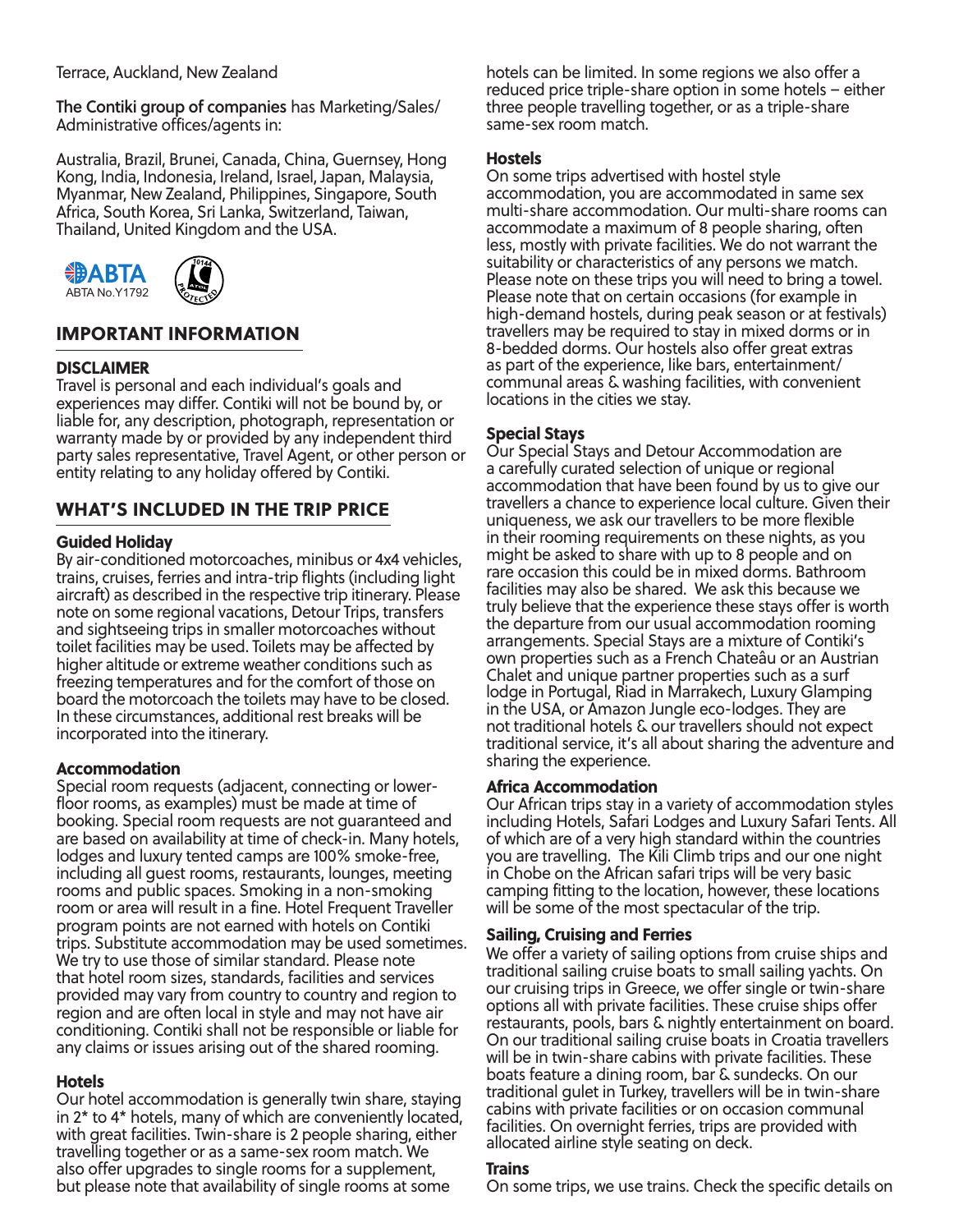your trip itinerary for the details of accommodation and seating used onboard.

# Ski and Board Holidays

We offer a range of ski & snowboard trips across the world. Inclusions (such as accommodation, trip manager, equipment hire, lift passes and lessons) vary depending on the trip and region – check the trip itinerary for full details.

# Air Transportation

Not included unless otherwise outlined in each trip's itinerary.

# Wifi

Complimentary WiFi service is available in the rooms and public areas of most Contiki accommodation . In many countries complimentary WiFi is also provided on-board the motorcoaches, however this is not available in all locations. The WiFi on the motorcoaches uses the mobile phone network and as a result the connection will be slower than standard broadband and at times may not be available. Audio and Video streaming is not available using motorcoach WiFi. Please note that it may not be available on train trips, cruises, safari lodges, tented camps or when the main Contiki motorcoach is not being used, such as on transfer motorcoaches and other local services. For further information on which countries WiFi is offered in as well as daily data allowances please refer to the Contiki website.

# Trip Manager

Trips are conducted in English by a professional Trip Manager or Driver Guide. Mini-stays, Explorers, Detour Trips or itinerary extensions are normally not accompanied by a Trip Manager and are operated on a locally hosted basis using English-speaking Local Host services unless otherwise described.

# Meals

1. Some meals are included as detailed on trip itineraries. Any special meal requirements, including allergies, must be provided at time of booking and are received on a request basis only. Contiki cannot assure that special meal requests will be fulfilled and does not assume responsibility or liability if requests are not fulfilled.

# **Sightseeing**

required) as detailed in the trip itinerary pages. You can Your trip includes a range of Included Experiences, entrance fees and an English-speaking Local Guide (when also purchase Free Time Add-On activities for an extra charge. Some included activities (marked on the day-byday itinerary descriptions) require a signed liability waiver; participation in those included activities and is at your own risk.

# **Transfers**

Transfers between airports, hotels, railway stations and piers are only included as indicated on each trip itinerary. Transfers can be purchased for an additional cost in many destinations. There will be no refund for missed or unused transfers. If you require and reserve airport transfers and did not purchase your flights from Contiki, you will need to provide your arrival and departure flight information to Contiki between 21-65 days before flight departure depending on the destination. It is your responsibility to

update Contiki with any changes to your flight schedule to ensure that you receive your transfers. Failure to do so may result in missing these services and no refund shall be due for missed transfers resulting from missing or outdated flight information.

# Luggage Allowances

Due to limited motorcoach capacity, a single bag is allowed with dimensions not exceeding 29"x20"x10" (73cm x 50cm x 25cm) and weight not exceeding 44 lbs./20kg. Carry-on/hand luggage is restricted to one piece per person, not exceeding 12"x11"x6" (30x28x14cm) to fit under your coach seat or in the small overhead compartment. Carry-ons with telescopic handles and wheels will not fit in the overhead compartments or under seats and therefore, cannot be accepted as carry-on luggage. Carry-on/hand luggage handling is the responsibility of each guest and must be taken on and off the coach by you each day of the trip. Please be advised that different and/or stricter luggage allowances may be in place for some trip types (for example skiing, trekking and sailing) and on other methods of transportation (such as safari vehicles, flights and cruises). Please confirm with your Travel Agent or Contiki reservation agent. Contiki and Contiki's affiliated entities shall not be liable for loss or damage to luggage or any guest's belongings. Guests should immediately report lost items to the Trip Manager who will assist in completing a lost property form that can be used for an insurance claim. Contiki cannot assist in locating lost items after the guest disembarks or completes the Contiki holiday.

# WHAT'S NOT INCLUDED IN THE TRIP PRICE

# **General**

Any items and matters not referred to above, including, airfares to and from your destination, air-related taxes and fees (except where specified); additional fees charged by airlines such as checked and/or excess baggage, seat selections and any other services; passport and visa fees; insurances of all kinds; tips/gratuities to Trip Managers, Local Guides, Motorcoach Drivers and other ; laundry; phone calls; minibar; beverages and meals not detailed in the itinerary; and all items of a personal nature. Additional taxes and surcharges may be collected by foreign governmental and non-governmental entities. This list is illustrative and not a complete list of every item not included.

# Tips/Gratuities

Some tips/gratuities are included for services on trip, however tips/gratuities for your Motorcoach Driver, Trip Manager and Local Guides should be extended on a voluntary, individual basis at the end of your holiday or tour. Included tips/gratuities cover most services provided by dining-room waiters, housekeeping staff and porters at hotels but this does vary by destination. Some third party operators may accept tips/gratuities.In some regions like Africa & the Middle East, your trip will be supported by extra staff to ensure the smooth running of the trip. These tips are not included in your trip and can be done so on a voluntary basis, either individually or as a group.

# Optional Extras

Additional/optional experiences are available on your trip (known as Free Time Add-Ons) and can be purchased for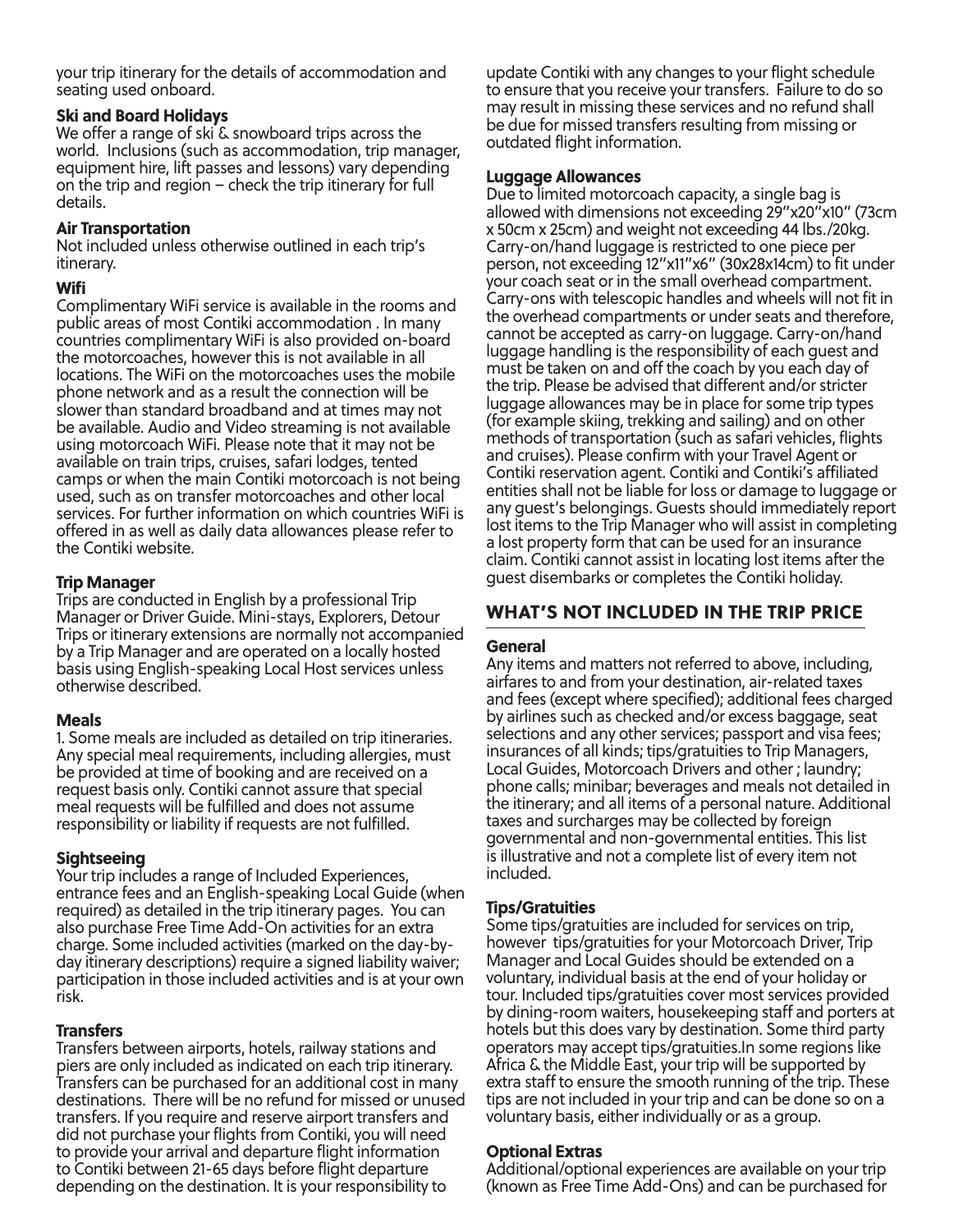an extra charge during your trip.

#### Ski trips

Ski and snowboard hire along with lessons are not included in Ski trips but we can point you in the right direction.

#### Leaving the trip early

The price does not cover costs and expenses, including your return home, if you leave the trip whether of your own volition, our decision based on behaviour that disrupts the trip, due to illness, action by any government or other reason.

# FLEXDEPOSIT AND CHANGE

#### **FlexDeposit**

If you cancel before 45 days prior to the trip departure date, the deposit may be credited to the cost of another Contiki trip, which is not less than 7 days duration, subject to the following conditions:

(a) the deposit must be used within 5 calendar years of the cancellation date of the original booking;

(b) multiple deposits (because of back to back trips) cannot be combined and only one deposit can be credited per trip;

(c) multiple trips may be booked using multiple deposits;

(d) the reservation must be made and completed before the traveller attains 36 years of age (Contiki's upper traveller age limit);

(e) FlexDeposit applies only to full priced deposits (not promotional low deposits); and

(f) FlexDeposit does not apply to any existing bookings, has no cash value and is non-refundable.

A FlexDeposit benefit may be:

(a) gifted to family or friends, via an email confirmation to Contiki stating the donee's name,

(b) transferred for use with one of our sister brands (see ttc.com/brands) and must be applied to the reservation of a trip,

within 5 calendar years of the cancellation date of the original booking.

FlexDeposit does not include trips in Special Deposits, deposits for airline tickets (whether included as part of or additional to the trip) or deposits for Third Party Travel Products and excludes any funds that have been refunded to you.

#### Zero Change Fees

Even if your travel plans change, you'll never miss out or be charged fees for changing your booking before you pay your final balance, if you want to change the dates of your trip, swap onto another trip or even change your trip for a different region entirely, that's all possible, without

incurring fees.

# DISCOUNTS, SAVINGS AND PROMOTIONS

#### Book Early / Early Bird Savings / Pay Early

Savings are applied at the time of booking, apply to the land-only portion of holidays/vacations and may require full payment by the applicable discount deadline dates (see our Deals sections online). If full payment is not received by the correct date - as stated on the invoice – the discount will be removed and the booking will be re-priced. These discounts are not valid on all itineraries or departure dates and do not apply to optional extensions, airfares, government taxes and fees, air flight supplements, extra nights' accommodation, transfers or any cruise portion of a holiday. Normal cancellation penalties apply. This offer is subject to availability, applies to new bookings only and may be withdrawn at any time without notice. See the dates section of the itinerary online at Contiki.com for current availability.

#### Loyalty Discount

Been on a Contiki before? Welcome back! You're part of our Contiki family, and that means you're eligible for up to 5% off select trips around the world! Discounts vary between trips. Once you've done 5 trips with us, the 5% discount is guaranteed on all subsequent trips. The loyalty discount is on the land portion of trips only and is not available on pre & post-trip accommodation rates. We've also arranged deals for you across all our sister brands in The Travel Corporation (ttc.com). Be sure to give our team a call to check what discount you can get before you book.

#### Multi-Trip Discount

Book two Contiki trips 7 days or longer at the same time and get 5% off the cost of the lowest price trip. This discount applies to the land portion of the lowest-priced trip (this excludes taxes, included flight costs, extra accommodation, & optional activities. Some exclusions apply, depending on availability for specific trips.

# TRAVEL DOCUMENTS

#### myContiki

Guests are required to register for their trip at my.Contiki. com. This only takes a few minutes and means we'll have:

- Your personal details, including your email address and phone number.
- Your emergency contact info and travel insurance details, just in case we need it.
- Your dietary, medical or other special requirements you may have.
- Your completed Travel Health Declaration before departure.

Provided full payment has been received on time and registration is completed, travel documents will be available to download in electronic format no later than 21 days prior to travel. You'll also find out where your Contiki Trip will start and exactly what accommodation you'll be staying in – plus the answers to a host of FAQs. We don't print paper documents and instead plant a tree for every traveller that receives e-docs.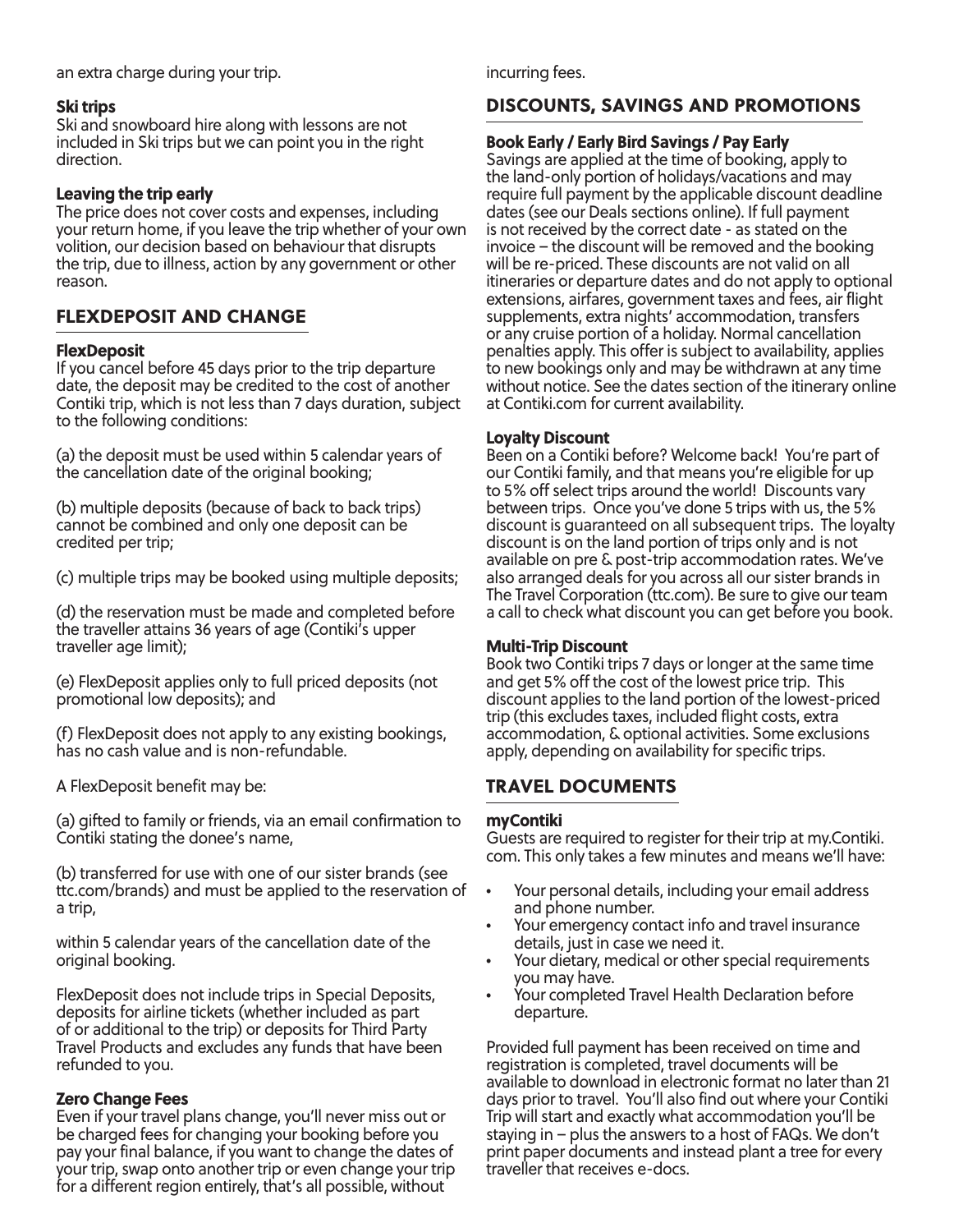# Passports, Visas and other Entry/Exit Requirements

All guests must be in possession of a machine-readable passport valid for 6 months after their trip return date along with applicable visas. Due to government imposed security/ immigration measures, passport and emergency contact information is required for all guests prior to the release of travel documents. It is the guest's sole responsibility to secure and/or pay for any and all visas, or Electronic Travel Authorizations (ETAs), affidavits, immunisations, etc. that are required in order to be permitted entry into each destination. In some countries you may be subject to entry (reciprocity) fees and/or departure taxes/exit fees which will be collected at the airports upon entry/departure by local government authorities. You should check with your Travel Agent or Consular Service for information regarding necessary visa and travel documentation for your entire trip. Where possible we strongly recommend obtaining any required visa or documentation prior to departure. Obtaining documentation while travelling can be a time consuming process and some countries will not issue documentation at the border. For some countries an invitation letter is required from the Ground Handler to send along with the visa application. Please note that entry to any country may be refused even if the required information and travel documents are complete. Contiki will require full passport information (full name, date of birth, passport number, Nationality, issue and expiry dates) prior to final payment. For up-to-date detailed information on travel documents and visas, entry/exit taxes and further information on entry and exit requirements please check with your Travel Agent or local consular services. Obtaining and carrying these documents is your sole responsibility. Contiki bears no responsibility for such information and will not be responsible for advising and/or obtaining required travel documentation for any guest, or for any delays, damages, and/or losses including missed portions of your holiday related to improper documentation or government decisions about entry.

# FLIGHT ARRANGEMENTS

#### Airline Seating

pre-assigned seats. Seat assignments are not guaranteed Seats are limited in our contracted class of service and may not be available on every flight. Contiki does not hold block space on any airline and does not assure seat availability for every single trip departure date. Not all airlines offer pre-assigned seats. Some may charge for and are subject to change without notice due to a schedule change, equipment change or other unforeseen circumstances. Seating is solely under the airline's control. Any additional charge imposed by airlines will be at guests' expense. Where pre-assigned seats are not offered or different seats are desired, guests must contact the airline(s) directly to arrange seating assignments as well as special meal requests. Contiki does not assure that these requests will be granted.

#### Airline Schedule Changes

Itinerary changes due to flight delays and schedule changes is solely under the airline's control. Contiki reserves the right to offer alternative schedules for itineraries affected by airline schedule changes and equipment. Flight delays, flight cancellations and schedule changes are the responsibility of the airline. Contiki will not be responsible or liable for such delays or rescheduling and extra charges.

#### Airline Frequent Flyer Programs

Frequent Flyer miles can be accrued on most air carriers. Upgrades using mileage are not permitted. Many airlines do not automatically add frequent flyer numbers to records for flights booked and ticketed by Contiki. It is the guest's responsibility to request frequent flyer credit from the airline. Contiki shall not be responsible for matters concerning frequent flyer miles.

# SAILING & CRUISE ARRANGEMENTS

#### Sailing/Cruise Accommodations

Cruise accommodation is priced on two guests sharing a twin cabin. A limited number of single cabins are available at an extra cost. On Nile cruises and Galapagos Cruise triple rooms are not available.

#### Sailing/Cruise Fees & Taxes

Your 'twin share' Sailing/Cruise price normally includes an amount covering Cruise Fees & Taxes, and all gratuities to on board cruise personnel. This can be confirmed with your Travel Agent or Online Sales Representative. Cruise Fees, or "Non-Discountable Amount" as referred to by the cruise line, is a mandatory fee charged by the cruise line. That portion of the price is not subject to reduction in a discount promotion, nor commissionable to Travel Agents. Cruise Taxes, as used by the cruise line, refers to certain taxes, fees and charges imposed by governments or quasi-government authorities, relating to any aspect of your cruise, for example, customs fees, head taxes, inspection fees, immigration and naturalization fees, harbour maintenance fees and taxes. Government fees and taxes are subject to change without notice and will apply regardless of your booking's payment status. The cruise line reserves the right to impose or pass through fuel surcharges, security surcharges or other incidental surcharges. No right of cancellation exists in these circumstances. These additional Cruise Fees, Taxes and gratuities are available online.

#### Cruise Line Immigration Questionnaire

Some cruise lines require guests to complete mandatory forms 30 days prior to the cruise departure. These are available online from the cruise company.

#### Shore Excursions

To make your holiday even more memorable, cruise lines offer an extensive program of optional shore excursions. Some cruise lines may allow you to book these online direct with the cruise operator in advance of sailing.

#### Cabin Assignment

Cabin assignment is strictly controlled by the cruise lines. Please confirm the available options with your Travel Agent.

#### Cruise Cancellations

The cruise operator has reserved the right to cancel any departure due to insufficient reservations up to eight weeks before the date of departure. Passengers may be offered alternative cruise dates. The cruise operator also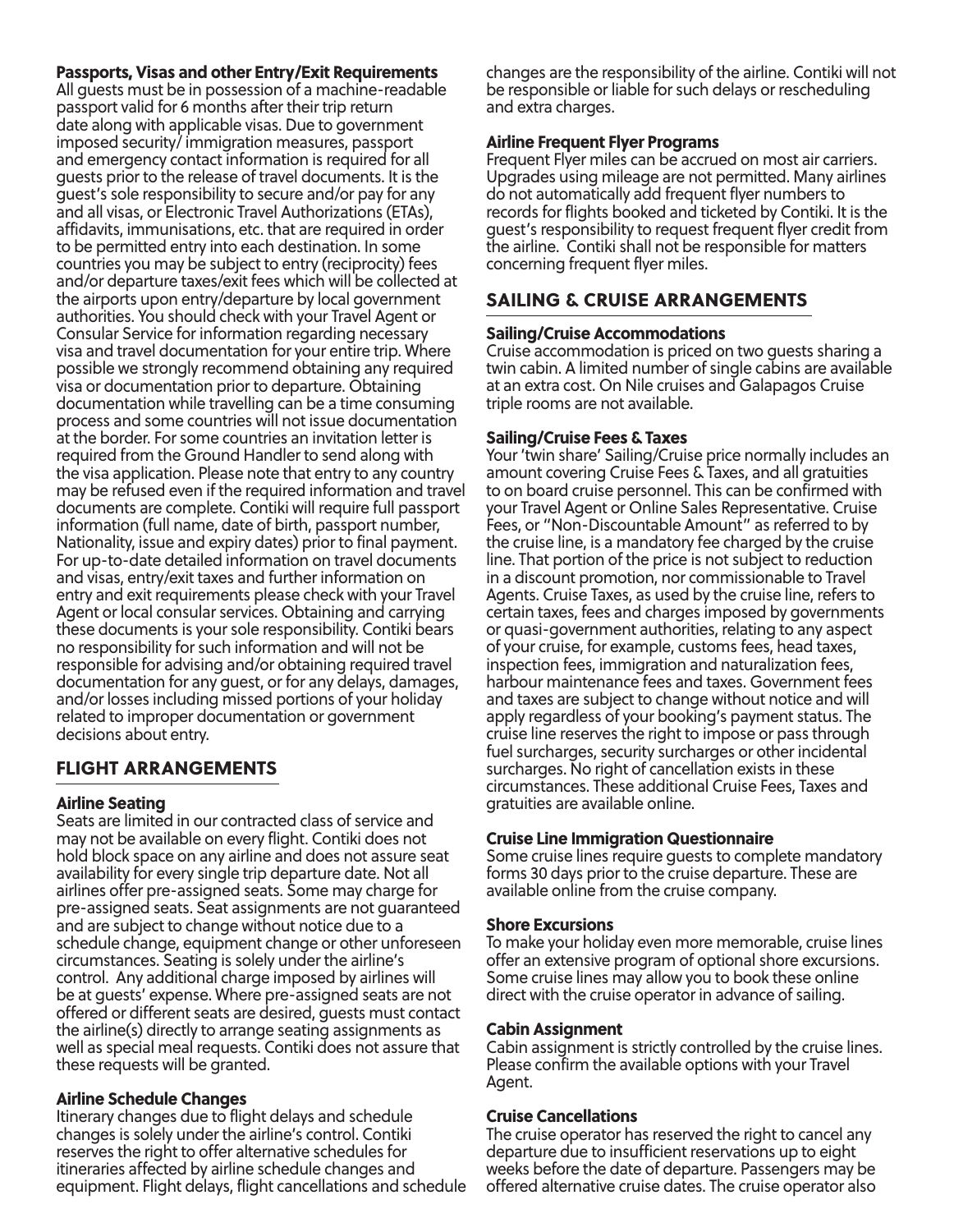reserves the right to cancel any departure up until the date of that departure due to force majeure or other circumstances beyond the control of the operator that prevents the operation of the tour including governmental and administrative decisions. Neither the cruise operator nor its agents are responsible for any costs or penalties relating to air transport or other services that are cancelled. The cruise operator is not liable for failure to provide the services or accommodations offered to the extent that such services of accommodations cannot be provided due to force majeure or other circumstances beyond its control.

# GENERAL INFORMATION AND CONDITIONS

# Trip Prices

changes have no impact on the price of your travel due to Prices are in Pound Sterling, per person, and based on costs, tariffs, rates, taxes, charges, levies and exchange rates. Should these change, the price of your holiday may increase. No surcharges regarding cost or currency fluctuations will be made to the land element only price once the deposit is received. We will not increase the price of your holiday after we receive your deposit except for where there are increases in transportation costs (due to fuel surcharges), taxes, dues, charges, fees or levies imposed by any government or its agencies, any changes to airport taxes or fees or any changes to exchange rates affecting the costs of the holiday. There will be no change to the price within 20 days of your departure date. Where holiday prices are surcharged, we will absorb an amount equivalent to 2% of the holiday price which excludes insurance premiums and any amendment charges. Only amounts in excess of this 2% will be surcharged, but where a surcharge is payable, there will be an administration charge of £1 per person, together with an amount to cover the agent's commission. If this means paying more than 8% on the holiday price, you will be entitled to cancel your holiday with a full refund of all money paid, except for any premium paid to us for holiday insurance and amendment charges, provided that you do so within 14 days of notification of the surcharge. Alternatively, you may accept a change to another holiday if we are able to offer you one. If it is of equivalent or higher price you will not have to pay more, but if it is of lower quality you will be refunded the difference in price. Should the price of your holiday go down due to the changes mentioned above, by more than 2% of your holiday cost, then any refund due will be paid to you. However, please note that travel arrangements are not always purchased in local currency and some apparent contractual and other protection in place.]

# Other Fees and Taxes

Taxes and fees are subject to change without notice and will be confirmed at time of booking. Any additional fees charged by the airlines/ cruise lines such as baggage handling, seat selections, and/or any other services are the sole responsibility of the guest(s). Additional air-related restrictions apply. Any additional government taxes and fees charged by the cruise lines are the sole responsibility of the guest.

# **Services**

We commence providing services to you as soon as we accept your booking and a deposit is paid. This includes work undertaken prior to travel to arrange and coordinate the delivery of your travel arrangements.

# Minimum Numbers

Some trips are based on a minimum number of persons travelling. If a trip fails to satisfy minimum numbers, the trip may be cancelled or rescheduled.

# Booking With A Travel Agent

If you book your holiday through a travel agent then you acknowledge and agree that for your booking to be confirmed and maintained, we must have received all payments from you or your travel agent as detailed in the Summary Booking and Cancellation Terms. You also agree that your travel agent is independent of Contiki and our control; and that unless expressly authorised by us in writing, we are not bound by or liable for anything affecting us that the agent may or may not do.

# Overlapping / Modular Trips

To offer our travellers more flexibility around when they start and how long they travel for, some of our trips are sections (or modules) of larger itineraries. This means that some of them overlap – for example, some of your group may have already been travelling before you join them, and may continue travelling after your adventure has come to an end.

# Age Restrictions

Travellers must be aged between 18 and 35 inclusive at the commencement of your trip to travel with Contiki. In terms of style and content, all of Contiki's worldwide trips are specifically designed for a particular age group. This fact should be recognised when you book one of our trips. Please note that on some experiences as part of your trip you may be joined by other travellers who are not in the 18-35 age group. Some Detour trips are not exclusively 18 – 35 due to their small group sizes and specialist experiences. Countries have different age limits for the consumption of alcohol and other activities. You must ensure you satisfy the age limits before participating in any activity with age limits (such as the consumption of alcohol) and you release us from all liability and claims arising from your inability to participate in such activities.

# Health, Reduced Mobility, Medical Conditions/ Disabilities and Assistance When Travelling

If you suffer from reduced mobility or have any other disability or medical condition which may affect your holiday arrangements, you must provide us with full details before booking so that we can advise you if we can accommodate your request and provide you with precise information as to the suitability of the holiday taking into account your needs. We will not be responsible for any damage, injury, death or loss of any kind resulting from your failure to fully disclose relevant mobility, disability or medical information. We may request you to provide an assessment of your condition from a qualified medical practitioner. Reduced mobility of course means different things to different individuals as we fully appreciate that individual capabilities, restrictions and requirements are likely to vary considerably. When we refer to reduced mobility, this means any material reduction in mobility whether this is permanent or temporary and whether caused by age or by physical or mental disability or impairment or other cause of disability. We rely on your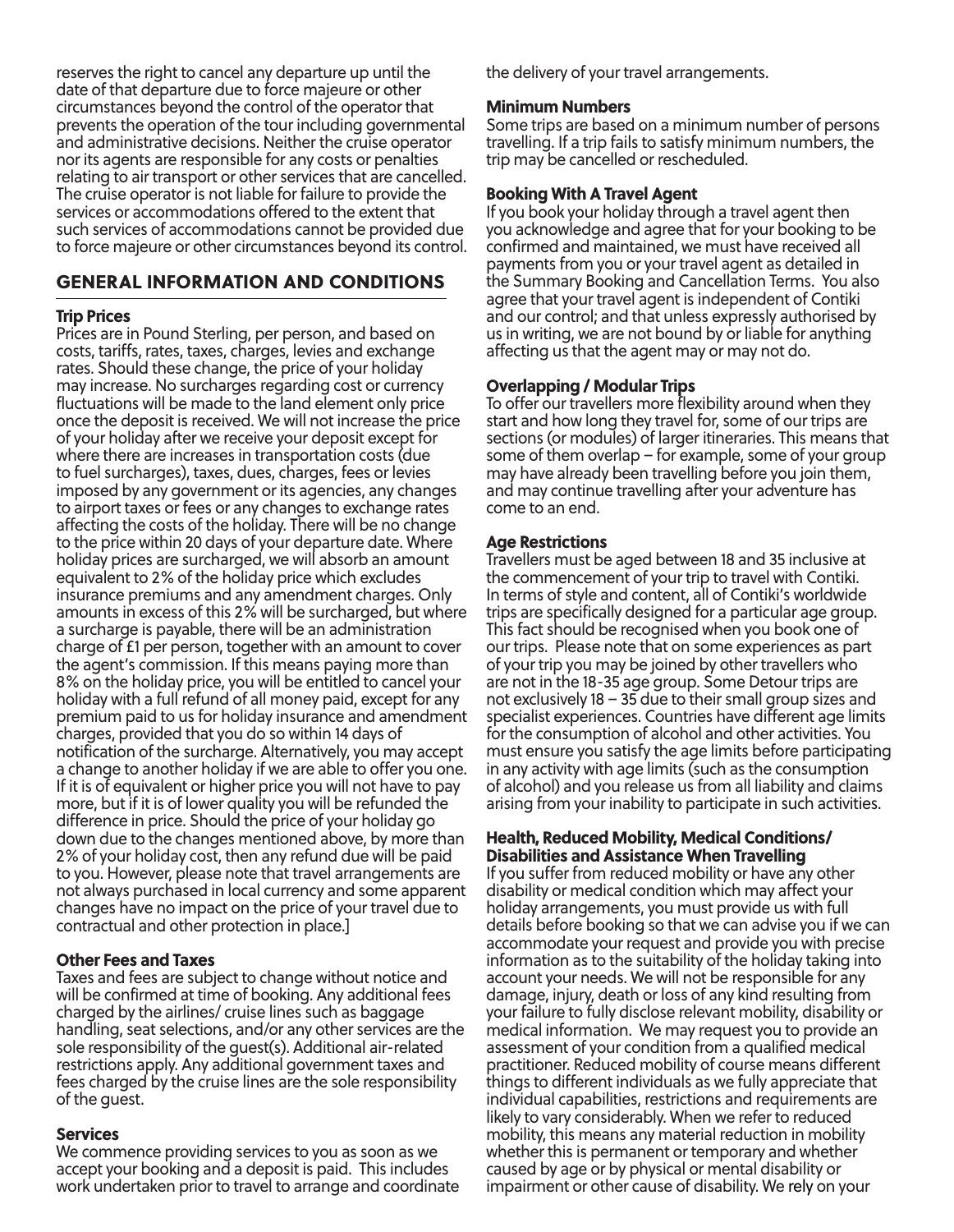assessment of your own ability to participate in a trip. Please also promptly inform us in writing in the event that any material change in your mobility, any other disability or medical condition occurs after your booking has been confirmed. Contiki does not provide personal devices (such as wheelchairs, hearing aids or prescription eye glasses) or services of a personal nature (such as eating, toileting or dressing). A traveller who requires services of a personal nature (eating, toileting, help standing, climbing stairs or being pushed in a wheelchair, as examples) must bring a companion to provide such assistance and must understand that other travellers, Trip Managers and Contiki Staff will not be available for such purposes. Contiki cannot guarantee that all cites will have disability access nor can we guarantee accessible accommodations for guests travelling on trips. Our coaches are not accessible and we cannot guarantee space will be available for personal devices (such as luggage with medical supplies, walkers, wheelchairs). You must advise us before booking if you plan to bring a device of such nature. Contiki does not employ medical personnel. Any necessary medical attention must be sought at a local facility, if available, at the guest's expense. Contiki is not responsible or liable for losses or costs incurred due to unavailability of medical services, or medical services obtained while on holiday, or for the quality of the care or services received. Medical care in other countries is not always comparable to care that you may receive in your local area. Travel times on our trips vary from day to day depending on the destination. For your comfort we make regular stops and try to keep each section no longer than 3 hours. However, depending on your medical history, some people may be at risk of discomfort or deep vein thrombosis (DVT) if they remain immobile for a long period on a journey. If you have had DVT, pulmonary embolism, a family history of clotting conditions, cancer, or treatment for cancer, stroke, heart or lung disease, or if you have had major surgery in the past three months we recommend you consult your doctor before travelling.

# Special Requests

If you have any dietary requests, allergies or any other special request, please advise us at the time of booking. Although we will endeavour to pass any reasonable requests on to the relevant supplier, this is not confirmation that the request will be met. All requests are subject to availability. It is also your responsibility to double check and reconfirm any requirements with all holiday suppliers.

# Trip Participation

You agree to accept the authority and decisions of our employees, Trip Managers and agents whilst on trip with us. If in the opinion of any such person(s) or any other person in a position of authority (such as, for example, a local supplier or hotel manager), your health (including impact of an epidemic or pandemic), level of fitness or conduct at any time before or during a trip is endangering or appears likely to endanger your health or wellbeing or any third party (including any of our other guests) or the safe, comfortable or happy progress of the trip, you may be excluded from all or part of the trip without refund or recompense. Where you are excluded, we will have no further responsibility towards you (including any return travel arrangements) and we will not meet any expenses

or costs incurred as a result of the exclusion. In the case of ill health, we may make such arrangements we see fit and recover the costs thereof from you. Many Optional Experiences are operated by independent third party suppliers. These are not part of the holiday package provided by us. Your contract will be with the operator of the experience. We are not responsible for providing the experience, or anything that happens during the experience. Some experiences involve outdoor activities and/or can be physically demanding and may require signature of a waiver. You must make your own decisions about experiences and participate only in activities that suit your physical ability: we suggest that you speak with your medical provider if you have questions about your abilities. We recommend you check whether any insurance you have also includes your participation in adventure activities you may undertake.

# Behaviour

Contiki are here to provide the best services possible but in doing so we will not tolerate abusive or aggressive behaviour from our guests. We will refuse to deal with and may terminate the holiday of guests who assault our Contiki staff, suppliers or fellow guests or who are abusive or aggressive to them and are generally affecting the enjoyment of others with their behaviour and you may be barred from future trips with Contiki and The Travel Corporation family of brands . This may include (but is not limited to):

(a) verbally abusive or offensive language towards anyone;

(b) bullying behaviour;

(c) inappropriate or abusive behaviour including uninvited physical contact, harassment, violence or threat of violence;

(d) excessive consumption of alcohol or intoxication;

(e) the possession, carriage or use of restricted substances or drugs (except for medical purposes approved by your doctor);

(f) failure to comply with Contiki's (including a representative's) reasonable direction;

(g) conduct which, in Contiki's opinion, is not compatible with other guests' general enjoyment and well-being or the smooth operation of the trip;

(h) the possession, carriage or use of dangerous items (such as weapons);

(i) breaking the law of the Country in which you are travelling; and

(j) any behaviour or conduct which brings Contiki into disrepute or damages its goodwill.

When you make a booking, you accept responsibility for the proper conduct of all members of your party during your travels with Contiki. We reserve the right at any time and at our discretion to terminate the travel arrangements and/or cease to deal with any party member(s) whose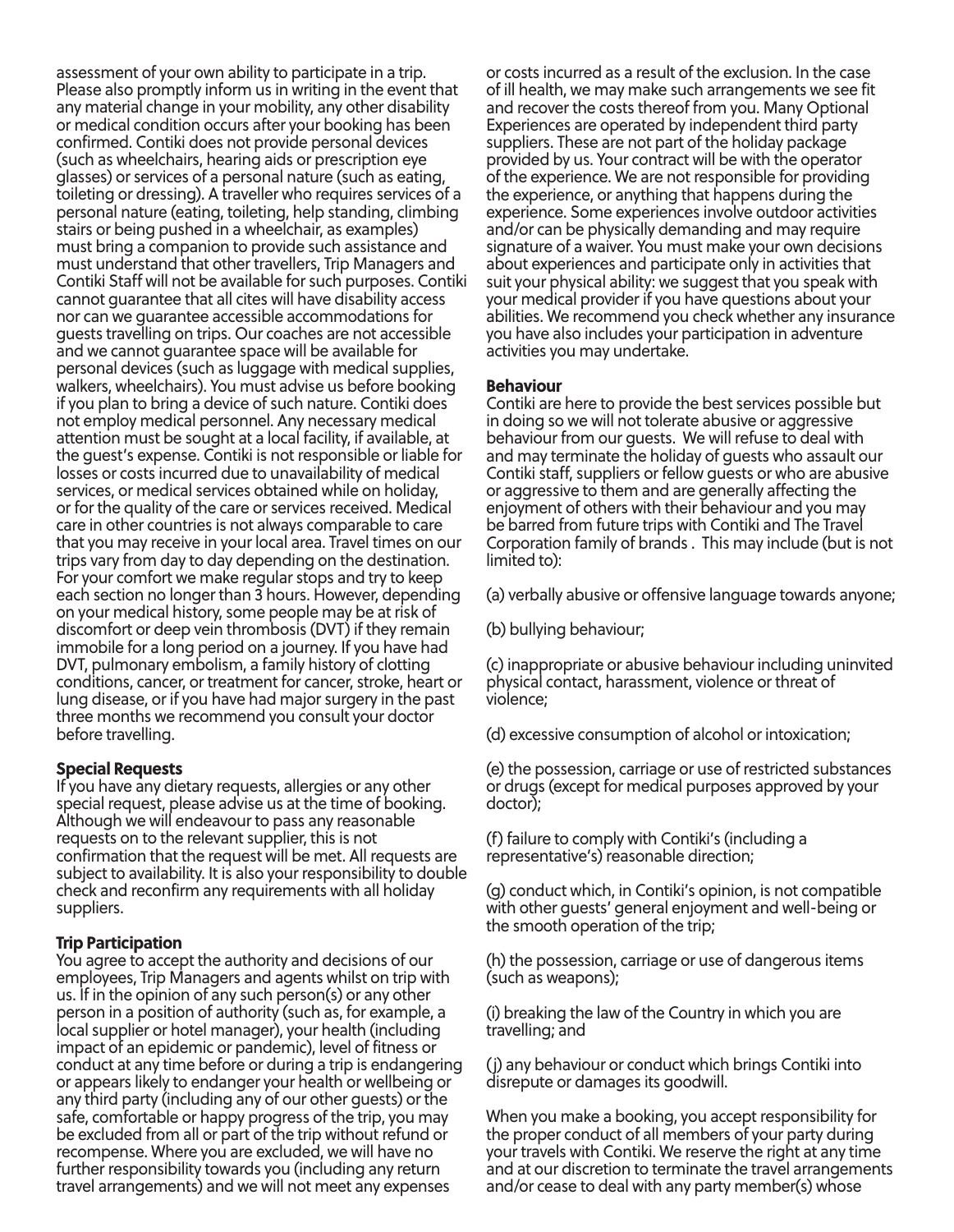behaviour, in the reasonable opinion of us or our suppliers, may cause danger, upset, disruption or distress to anyone else or damage to property. Full cancellation charges will apply and no refund will be made. We shall have no obligation to pay compensation or meet any costs or expenses (including but not limited to alternative accommodation and return transportation arrangements) guest may incur as a result of the travel arrangements being terminated. You must immediately report any pre-existing damage in your room to accommodation staff and/or a Contiki Trip Manager. If you damage the accommodation in which you are staying or any property, you must reimburse the accommodation provider or property owner concerned for the cost of the damage before the end of your stay if the cost has been established by then or as soon as it has been established if later. You must indemnify us for the full amount of any claim (also including legal costs) made against us. Criminal proceedings may be instigated. Contiki is not responsible for any costs incurred concerning a guest removed from a trip or aircraft, ship or train. Guests agree not to hold Contiki or any of its related entities liable for any actions taken under these terms and conditions.

# Itinerary Variations

you or your Travel Agent as soon as reasonably possible Contiki strives to improve trip itineraries, services Contiki strives to improve trip itineraries, services and features. If improvements can be made, or if circumstances beyond our control make changes necessary, we reserve the right to vary itineraries and to substitute hotels. At certain peak periods multiple departures may operate, sometimes in reverse order; accommodation may vary from those stated on the itinerary pages. On trips which include cruises, the ship may be changed for operational reasons. Departures in early and late season are potentially operated in cool weather conditions. As a result, itinerary variations may occur. Certain activities may not be precisely as described or may not be available due to seasonality or weather conditions or other circumstances beyond our control. We will try to notify you or your Travel Agent of changes. If your enjoyment may be diminished by such limitations, please check with us or your Travel Agent before making a reservation. In the event that we make a major change to your holiday (which does not include, for example, changes to aircraft type, change of accommodation to another of the same standard, or alteration of your outward/return flights by less than 12 hours) or increase the costs of your holiday by more than 8% we will inform if there is time before your departure date. You will either have the choice of accepting the change of arrangements, accepting an offer of alternative travel arrangements of comparable standard from us if available (we will refund any price difference if the alternative is of a lower value, but these booking terms and conditions will continue to apply to any alternative booking), or cancelling your booked holiday and receiving a full refund of all monies paid. Where we make a major change to your holiday, you will also be entitled to compensation unless the change arises for unusual or unforeseeable reasons outside of our control (also referred to as reasons of "force majeure", and includes war (and threat of war), riot, industrial dispute, actual or threatened terrorist activity and its consequences, civil disturbances, natural or nuclear disaster, fire, adverse weather conditions, epidemics, pandemics, unavoidable

technical problems with transportation and any other similar events). The level of compensation will depend on when we inform you of the major change, although this does not exclude you from claiming more if you are entitled to do so:

| No. of days prior to departure date | Compensation payable (per person) |
|-------------------------------------|-----------------------------------|
| 46 days and over                    | £0                                |
| $45 - 22$ days                      | £10                               |
| $21 - 8$ days                       | £20                               |
| $7 - 1$ days                        | £30                               |
| Day of departure                    | £40                               |

# Changes due to National/Public Holidays

During local or national holidays, certain facilities such as museums, sightseeing trips and shopping may be limited or unavailable. In such instances itinerary changes are made by Contiki seeking to reduce inconvenience to guests. Such changes are deemed not to be a major change to the itinerary, and no compensation will be payable to guests. Holidays, closing days and other circumstances may necessitate a change of the day of the week for scheduled regional meals, sightseeing or other activities. If you feel your enjoyment might be diminished by any of these circumstances please check with the respective national tourist office before selecting a specific departure date.

# Pre & Post-Trip Accommodation

If you arranged with us to remain at a destination before or after your trip, your stay will be at your sole expense as is the transfer to either the hotel or airport. Please speak to your Travel Agent our reservations team about our pre- and post-trip accommodation. Availability is limited. Breakfast and luggage handling is not included unless otherwise noted. Contiki does not provide complimentary transfers for guests booking pre- and post-trip accommodations unless otherwise stated. However, inexpensive airport transfers can often be purchased from Contiki. If your extra night accommodation is not the hotel where your trip begins or ends, you will be responsible for your transfer arrangements at your own expense.

# For Your Comfort

Contiki enforces a strict no smoking (including e-cigarettes) and no alcohol policy on board motorcoaches. Regular comfort stops are made on traveling days. Many hotels, restaurants, trains, cruises and other venues are 100% smoke free.

# RESPONSIBILITY

# Complete Agreement

These booking conditions, together with the other terms incorporated into this contract referred to below, represent the entire agreement between the parties.

# Additional Risks

Additional risks may arise including, but not limited to, hazards of traveling in undeveloped areas, hazards of travel by boat, train, bus, car, truck, aircraft and other means, animals, forces of nature, unrest, differing levels of sanitation, differing safety standards, risks associated with water, drinks, food, plants, insects and animals, diseases and transmission of disease to you or members of your family or party, accident or illness in areas of difficult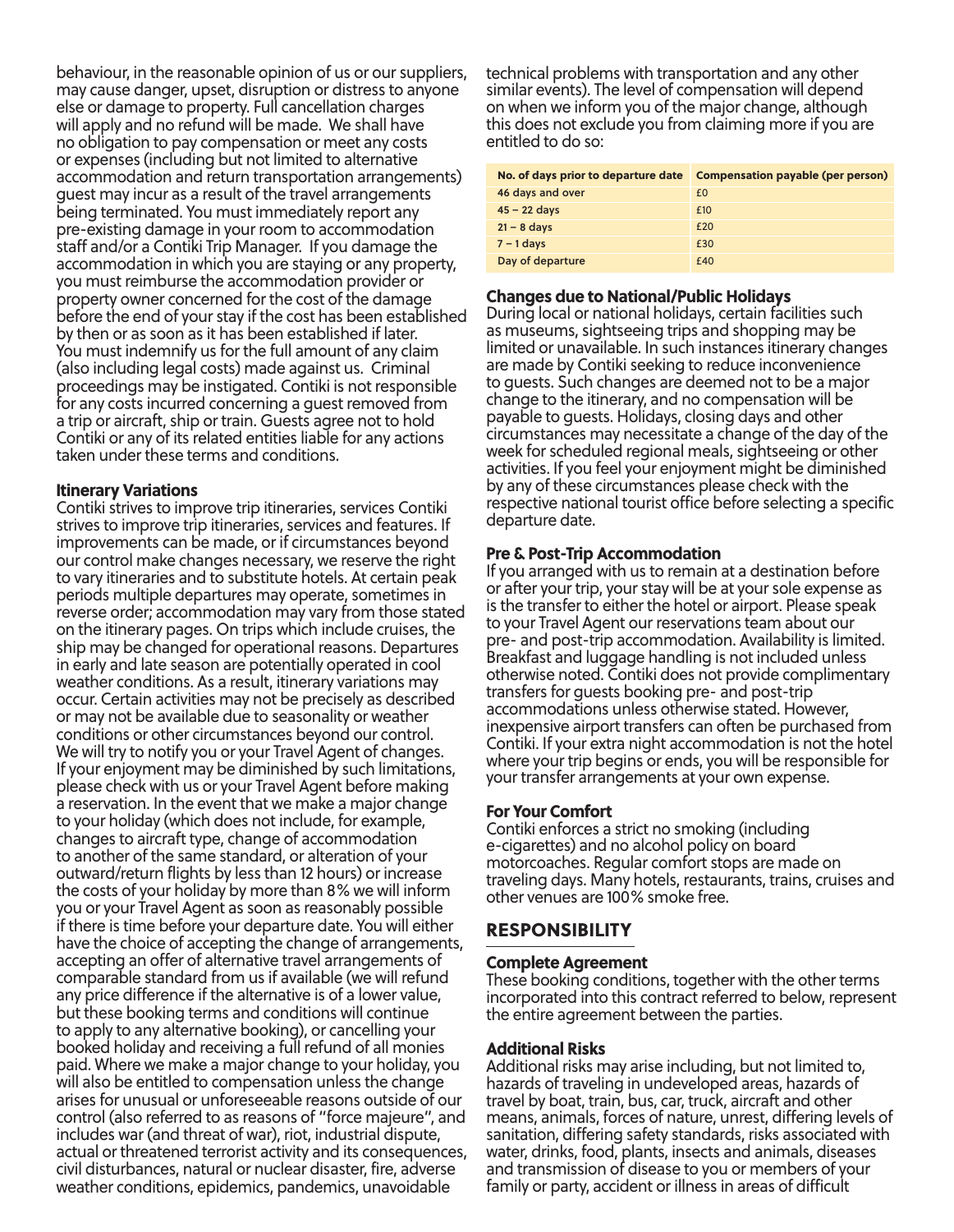evacuation or poor medical facilities, acts of governments; all occurring during the trip or while coming to or returning from the trip. You are voluntarily participating, knowing there are risks. You agree to accept any and all risks. You release and discharge Contiki, its related companies and personnel from, and agree not to make a claim against any of them for, any and all claims, known or unknown, arising from contracting for, traveling to or from, or traveling during, and in any and every way participating in a trip, even where caused by negligence of any of these released and discharged persons and entities. This release and discharge of liability, assumption of risk and agreement not to make a claim is entered into on behalf of you and all members of your family and party, also including minors. This agreement also binds your heirs, legal representatives and assigns.

# Disclaimer of Liability

disabilities you should alert us at least 48 hours prior to Contiki shall be responsible to for supplying the services and accommodation described in the relevant itinerary with reasonable skill and care. Where the contract is not performed, or is performed improperly by us or our agents, suppliers or other co-operating organisations we will provide alternative arrangements, and, if of a lower quality, pay you appropriate compensation unless this failure is due to i) you; ii) a third party unconnected with the provision of these services where this failure is unforeseeable or unavoidable; iii) unusual or unforeseeable circumstances beyond our control, the consequences of which could not have been avoided even if all due care had been exercised; or iv) an event which neither we nor our suppliers could have foreseen or forestalled, even with all due care. In such circumstances, we will do their best to supply comparable services, accommodations and itineraries and in any event we shall offer you such prompt assistance as is reasonable in the circumstances, but there shall be no refund in this connection. Our liability for claims which do not involve death, injury or illness shall be limited to twice the price of the holiday. If in the event of a substantial failure by us to perform the contract, and where we are unable to provide alternative arrangements, you may terminate the contract and we will repatriate you and provide a price reduction/compensation if appropriate. In the event that the contract cannot be performed for unavoidable and extraordinary circumstances and we cannot repatriate you in a timely manner, we will bear the cost of any necessary accommodation for up to three nights. If you have the holiday so that appropriate measures can be taken to accommodate you in these circumstances. Under EU law (Regulation 261/2004) you have rights in some circumstances to refunds and/or compensation from your airline in cases of denied boarding, cancellation or delay to flights. Full details of these rights will be publicised at EU airports and will also be available from airlines. However, reimbursement in such cases will not automatically entitle you to a refund of your holiday cost from us. If any payments are due from us, any payments made to you by the airline will be deducted from this amount. All baggage and personal effects are at all times and in all circumstances at the risk of the trip participant. Baggage insurance is recommended. Upon return at the end of the trip, if lost articles are found and returned to the owner, a service fee will be charged. All certificates and other

travel documents for services issued by Contiki's agents, suppliers or other co-operating organisations are subject to the terms and conditions specified by the carriers and suppliers and to the laws of the countries in which the services are supplied some of which may limit or exclude liability. You are responsible for ensuring that you keep all of your travel documents safe and that they are available for inspection.

# Safety

Where the guest occupies a motorcoach seat fitted with a safety belt, neither Contiki nor the Operator nor its agents or co-operating organisations or service providers will be liable for any injury, illness or death or for any loss or damages or claims whatsoever arising from any accident or incident, if the safety belt is not being worn at the time of such an accident or incident. This exclusion and limitation of liability shall not be used to imply that the Operator or its agents or affiliated entities are liable in other circumstances.

# International Treaties

Transportation companies, airlines etc. are not to be held responsible for any act, omission or event during the time guests are not on board planes, transportation or conveyances. We rely on international convention which may apply to the services provided by us, our suppliers or agents with respect to any claim of any nature brought by you against us as a result of the provision of those services. International conventions which apply may include: Warsaw Convention 1929, (as amended by Hague Protocol and Montreal Protocol) in relation to air travel, or Montreal Convention; the Berne Convention for rail travel; Athens Convention 1974 for carriage by sea; the Geneva Convention for carriage by road and the Paris Convention 1962 for Hotels. We are to be regarded as having all the benefits of these conventions on limiting our liability in relation to any claim for death, injury, loss, damage and delay to guests and luggage.

# Errors and Omissions

In the case of computer or human billing errors, we reserve the right to re-invoice guests and their Travel Agents with correct billing. Every effort is made to accuracy of our brochures and website; however, Contiki cannot be held responsible for printing or typographical errors, or errors arising from unforeseen circumstances. Moreover, photographs and descriptions of locations or attractions are merely representative of conditions that existed at time of brochure printing and conditions may not be the same at the time of your journey. The airline(s) featured or nominated in our brochures or website do not by virtue of their endorsement commit or represent themselves either as contracting with any purchaser of a holiday from Contiki or as having any other legal relationship with them. acilities, meals, other goods or of any services are subject to terms and conditions and exclusions and/or limitations of liability imposed by them in relation to matters not covered particularly and expressly by your agreement with Contiki. If you decide that you do not want to visit a country or part of a country you intended to visit because of any law, condition or requirement of any government or governmental authority, official, servant or agent, you are responsible for any costs, expenses, charges, fees, losses or damage incurred as a consequence and any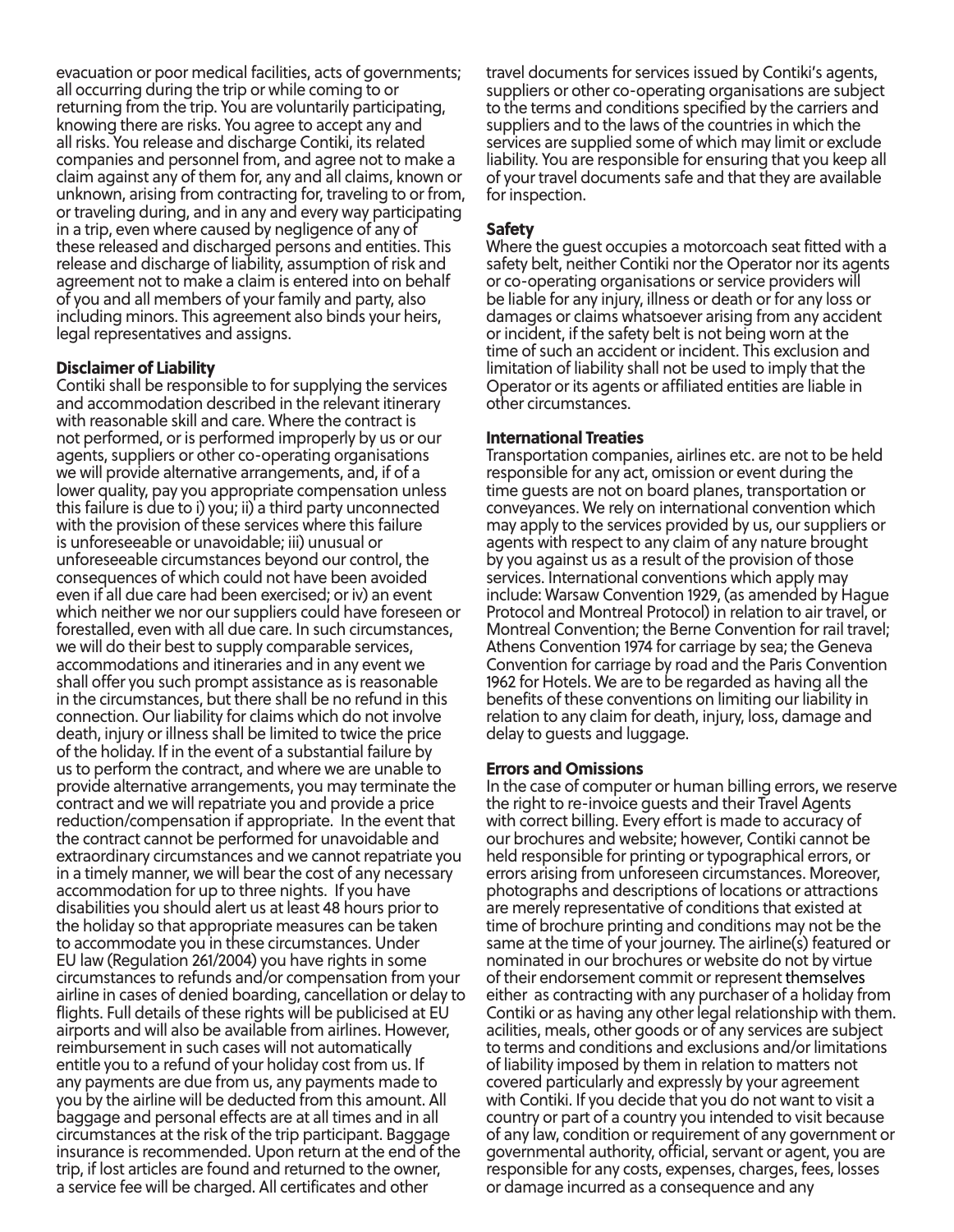cancellation or amendment fees. None of the companies in the Contiki group of companies, or any of their staff or agents, accept any responsibility or liability for your acts, omissions, defaults, conduct, state of health, condition or circumstances.

# COMPLAINT PROCEDURES & CONSUMER PROTECTION

# Complaint Procedure

If you have a problem during your holiday please inform Contiki's Trip Manager/Local Representative immediately, who will try to make things right. Such assistance may include providing information on health services, local authorities and consular assistance as well as arranging communication and/or making alternative travel arrangements. We may charge a fee for these services where you have caused the problem intentionally or by your own negligence. If the matter was not resolved locally, please write to Contiki's Guest Relations Department at the address below within sixty (60) days of the end of your Contiki holiday, as it is important that you provide us the information quickly. Please quote your booking reference number and all relevant information. Failure to follow this procedure may delay or deny us the opportunity to investigate and rectify the problem, which may affect the way your complaint is dealt with and your rights under this contract. In any legal action, arbitration, or other proceeding to enforce, interpret or construe the terms of this Agreement, or concerning any grievance relating to the trip, the prevailing party shall be entitled to recover actual reasonable attorneys' fees, costs and expenses.

# Data Protection

terms-and-conditions/privacy-policy. We may also use To process your trip booking, Contiki will need to use personal information for you and guests in your booking. Personal information may include each guest's name, address, phone number, email address, passport number, and sensitive information such as health, medical, dietary, mobility, religious or other special requirements. This personal information may be passed on to other suppliers of your travel arrangements in addition to public authorities (such as customs and immigration), security and credit checking organisations, and otherwise as required by law. Contiki will process your personal data in accordance with the General Data Protection Regulations (GDPR) . You can find out more about Contiki's Privacy Policy and the safeguards available at Contiki.com/ the personal information you provide us to review and improve the trips and services that we offer, and to contact you (by mail, email and/or telephone) about other trips and services offered by Contiki that you may be interested in. If you don't want to receive this information, or if you want a copy of the personal information we hold about you, write to us at Contiki Holidays Ltd (see address below). Contiki may charge a fee for supplying you with this information as permitted by law. Please note: Due to the Transportation Security Administration's (TSA) SECURE FLIGHT rules, airlines are now REQUIRED to collect more specific data on their guests prior to travel documents being issued.

# OTHER CONDITIONS

# Booking Arrangements

Your booking arrangements can be made through your Travel Agent, an online booking agent or with Contiki directly. When you make a booking, you must be at least 18 years of age at the time of booking. You are guaranteeing that you understand and have the authority to accept and do accept on behalf of yourself and all members of your party the terms of these booking conditions. We will deal only with the lead booking name in all subsequent correspondence and dealings. You are responsible for making all payments due, ensuring the accuracy of all personal details and other information supplied in respect of yourself and your party, notifying us of any changes or cancellations and for receiving correspondence and keeping your party informed.

# Additional Optional Experiences

With Contiki, you will enjoy many famous highlights as included features on your trip, at no extra cost. An exciting array of additional optional experiences and activities (known as Free Time Add-Ons) may be made available to further enhance your experience. These experiences and activities are optional, and are offered at special preferential prices. In some locations they can be prebooked before your trip otherwise they can be booked during the trip. A detailed list and cost of these will be included in your travel documentation as well as available on the Contiki website once they have been confirmed for your itinerary. You can book and pay for them through your Trip Manager by cash or, in some regions, by credit card. Optional experiences and activities may vary due to seasonal conditions and often require minimum guest participation. Prices are subject to change without notice. Please also see the relevant section of "Trip Participation" regarding limitation (exclusion) of our liability for optional experiences and activities operated by independent third party suppliers.

# IMPORTANT NOTE

It is the guest's responsibility to ensure all necessary visas are obtained prior to departure and their passport is valid as per the laws of the country that they are travelling in or through. We do not accept any responsibility and will not make any refunds if you cannot travel because you have not complied with any passport, visa or immigration requirements or if you have lost or mislaid any necessary documents (including travel documentation). Contiki will also not be liable in circumstances where entry is refused to another country for any reason. You should also contact your GP or a specialist vaccination centre for details of any measures you may need to take prior to departure. The Foreign & Commonwealth Office (FCO) may have issued information on the FCO's website at www.fco.gov. uk/travel. For travel information, you can also visit ABTA's website on www.abta.com or phone them on 020 3117 0599.

# IMPORTANT NOTICE:

Unfortunately it is inevitable that some of the prices or details contained within this brochure or on our website may have changed since the brochure was printed, and we reserve the right to alter the prices of any of our holidays